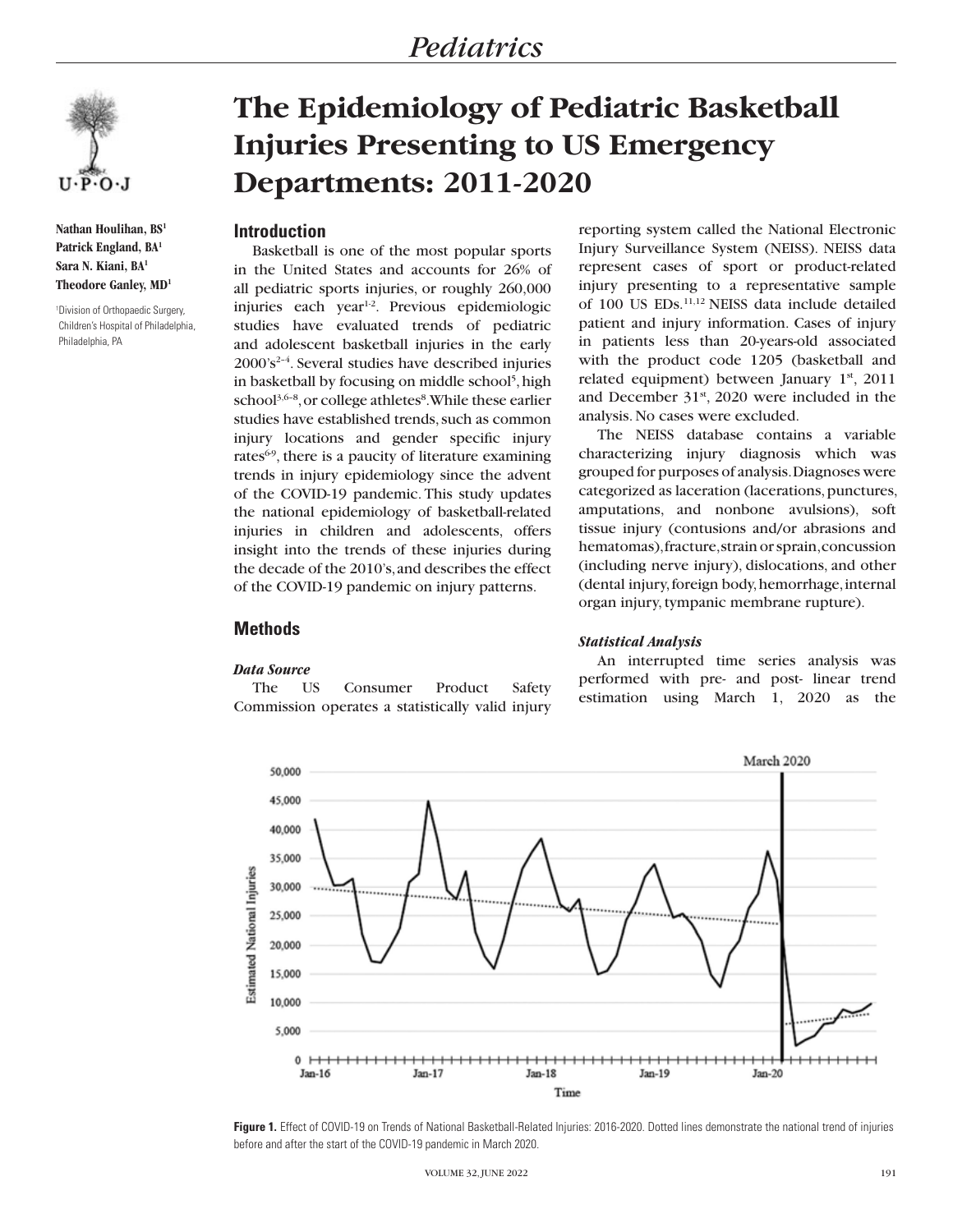**Table 1. National Estimates and Characteristics of Pediatric Basketball Injuries: 2011-2020**

|                       |          |                  |        | 95% CI  |         |
|-----------------------|----------|------------------|--------|---------|---------|
| <b>Characteristic</b> | Cases, n | <b>Estimates</b> | $\%$   | Lower   | Upper   |
| Total                 | 104046   | 3210953          | 100.0% | 2655812 | 3766094 |
| Sex                   |          |                  |        |         |         |
| Male                  | 80245    | 2445248          | 76.2%  | 1993552 | 2896944 |
| Female                | 23801    | 765705           | 23.8%  | 648690  | 882721  |
| Age Group             |          |                  |        |         |         |
| under 5               | 739      | 17315            | 0.5%   | 13217   | 21414   |
| 5 to 9                | 7687     | 206621           | 6.4%   | 162101  | 251141  |
| 10 to 14              | 47498    | 1389462          | 43.3%  | 1143051 | 1635872 |
| 15 to 19              | 48122    | 1597555          | 49.8%  | 1323101 | 1872010 |
| Injury Type           |          |                  |        |         |         |
| Laceration            | 7846     | 253462           | 7.9%   | 209642  | 297283  |
| Soft Tissue           | 12058    | 373248           | 11.6%  | 301932  | 444564  |
| Fracture              | 18655    | 524426           | 16.3%  | 433398  | 615455  |
| Strain/Spain          | 36915    | 1221958          | 38.1%  | 1014269 | 1429647 |
| Concussion            | 4960     | 124801           | 3.9%   | 98327   | 151274  |
| Dislocation           | 2996     | 94841            | 3.0%   | 79176   | 110505  |
| Other                 | 20616    | 618218           | 19.3%  | 444064  | 792371  |
| <b>Body Part</b>      |          |                  |        |         |         |
| Shoulder              | 3558     | 113244           | 3.5%   | 95011   | 131477  |
| Elbow                 | 5520     | 152644           | 4.8%   | 123925  | 181362  |
| Hand                  | 24467    | 767704           | 23.9%  | 628936  | 906472  |
| Knee                  | 12828    | 377790           | 11.8%  | 305414  | 450167  |
| Foot                  | 26292    | 863252           | 26.9%  | 711714  | 1014790 |
| Head                  | 13021    | 378862           | 11.8%  | 308688  | 449036  |
| Face                  | 10451    | 319400           | 9.9%   | 264391  | 374409  |
| Trunk                 | 7111     | 211992           | 6.6%   | 167453  | 256530  |
| Other                 | 798      | 26066            | 0.8%   | 16916   | 35216   |
| Disposition           |          |                  |        |         |         |
| Released              | 102158   | 3169934          | 98.7%  | 2622574 | 3717293 |
| Hospitalized          | 1879     | 40854            | 1.3%   | 29610   | 52099   |
| Fatalities            | 3        | 68               | 0.0%   | $-28$   | 164     |
| Unknown               | 6        | 97               | 0.0%   | $-36$   | 231     |
| COVID-19              |          |                  |        |         |         |
| Before March 2020     | 101275   | 3137284          | 97.7%  | 2595651 | 3678917 |
| After March 2020      | 2771     | 73670            | 2.3%   | 54019   | 93320   |

interrupting timepoint. The pre-COVID-19 trend was used as a baseline predictor to estimate the total difference in injuries attributable to the COVID-19 pandemic from March to December 2020. US census data for each corresponding year was used to calculate the rate of injury. This study was exempt from institutional review.

# **Results**

During the 10-year study period there were 3,210,953 (95% CI =  $2,655,812 - 3,788,094$ ) basketball-related injuries nationwide in persons  $\leq$  20 years-old corresponding to an incidence of 391 per 100,000 population. Overall estimates and injury characteristics are shown in Table 1. The mean age of injury was 14.4 years (95% CI 14.3-14.5). Over 93% of